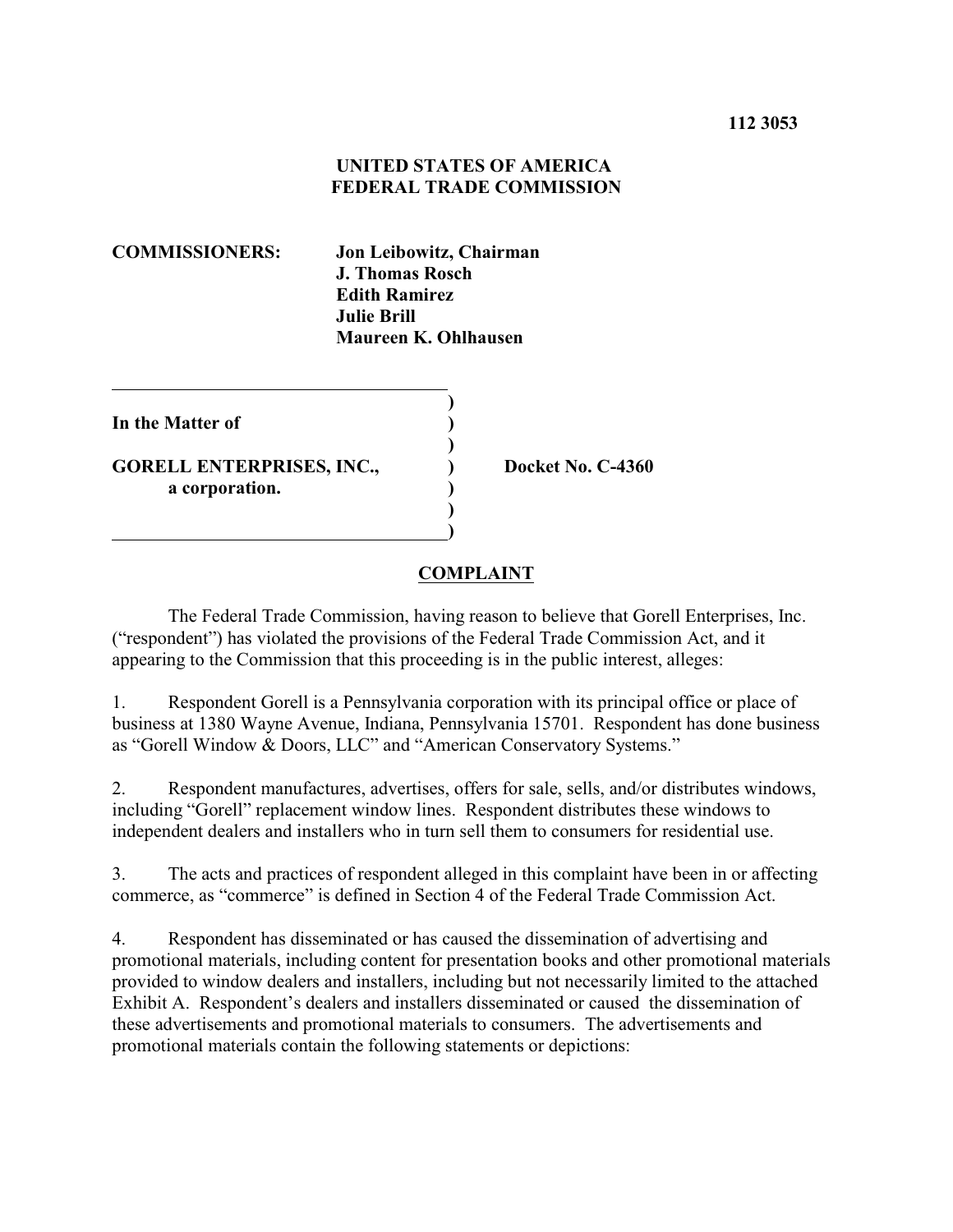## **ENERGY SAVINGS PLEDGE!!! 40%** . . . .

## **40% Energy Savings Pledge**

Gorell Windows & Doors pledges that you will save at least 40% on home fuel consumption for both heating and cooling at your residence . . . during the 12-month period beginning with the date of this pledge (after installation and final payment).

If your energy savings during the first year after the installation of your new windows are less than 40% of your previous 12-month energy consumption – with all things being equal except for your new Gorell windows – you will be reimbursed the difference between the actual savings and 40% of your energy costs for the previous 12 months, up to \$500.

If the sum of heating and cooling degree days after installation is within 5% of the same data from the 12 months prior to installation, Gorell will honor the full request, up to \$500. However, if the sum of heating and cooling degree days after the installation of Gorell products is between 5% and 20% more, Gorell will honor 75% of the pledge claim, up to \$375. If the heating and cooling degree days are more than 20% greater after the installation, Gorell will honor 50% of the pledge claim, up to \$250. . . . .

Exhibit A.

5. Many factors determine the savings homeowners can realize by replacing their windows, including the home's geographic location, size, insulation package, and existing windows. Consumers who replace single or double-paned wood or vinyl-framed windows – common residential window types in the United States – with Gorell replacement windows are not likely to achieve a 40% reduction in residential energy consumption or heating and cooling costs.

6. Through the means described in Paragraph 4, respondent has represented, expressly or by implication, that:

A. Consumers who replace windows with respondent's Thermal Master III® glass system windows are likely to achieve residential energy savings of 40%; or